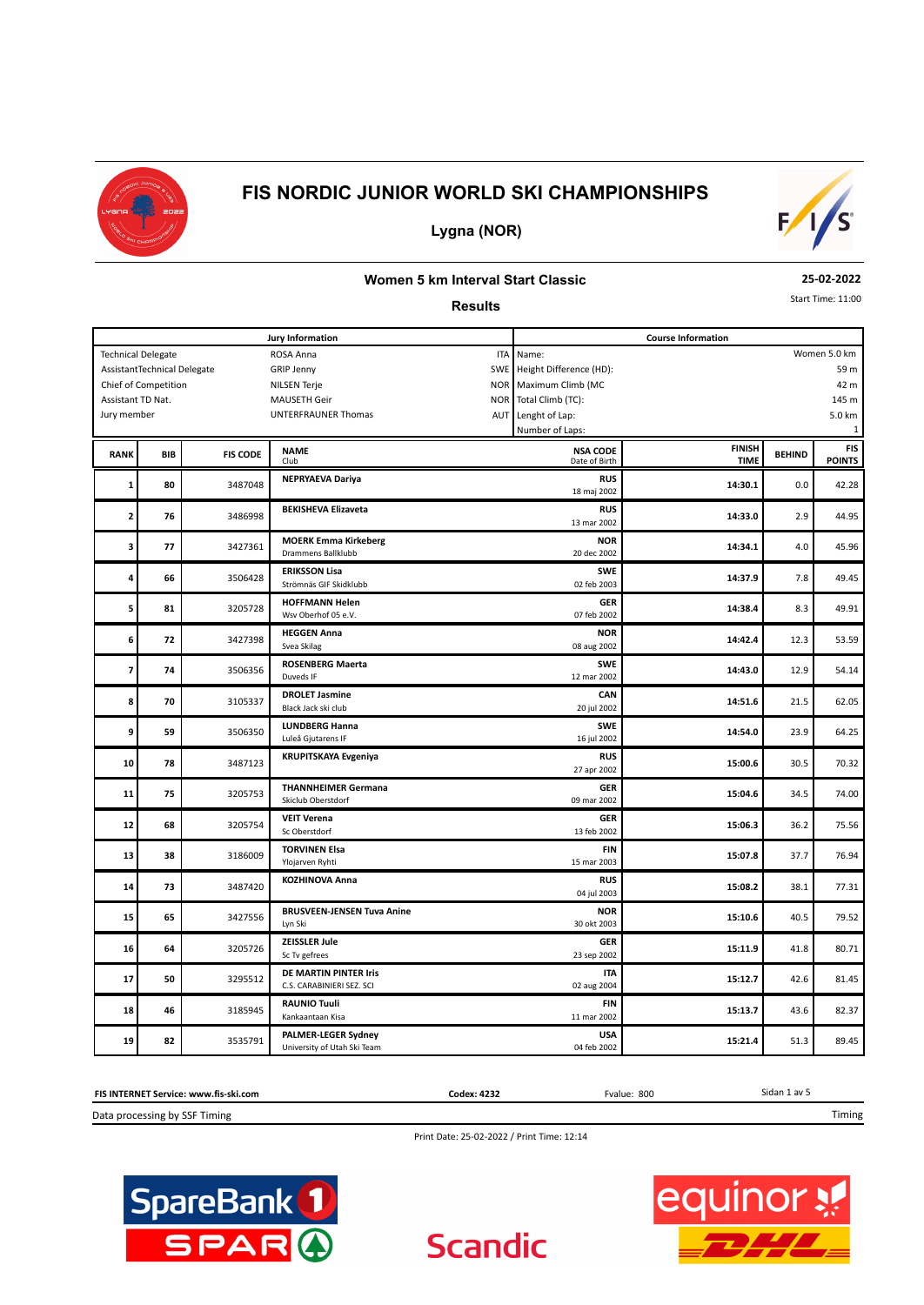

**Lygna (NOR)**



# **Women 5 km Interval Start Classic**

**25-02-2022**

**Results**

|  | Start Time: 11:00 |
|--|-------------------|

| <b>RANK</b> | <b>BIB</b> | <b>FIS CODE</b> | <b>NAME</b><br>Club                                        | <b>NSA CODE</b><br>Date of Birth | <b>FINISH</b><br><b>TIME</b> | <b>BEHIND</b> | <b>FIS</b><br><b>POINTS</b> |
|-------------|------------|-----------------|------------------------------------------------------------|----------------------------------|------------------------------|---------------|-----------------------------|
| 20          | 62         | 3427362         | <b>MIKKELSPLASS Marte</b><br>Bromma II                     | <b>NOR</b><br>25 nov 2002        | 15:21.8                      | 51.7          | 89.81                       |
| 21          | 54         | 3155500         | <b>PUBALOVA Nela</b><br>Dukla Liberec                      | <b>CZE</b><br>01 mar 2004        | 15:22.2                      | 52.1          | 90.18                       |
| 22          | 58         | 3506514         | <b>OSKARSSON Malin</b><br>IFK Mora SK                      | <b>SWE</b><br>19 aug 2004        | 15:24.9                      | 54.8          | 92.67                       |
| 23          | 48         | 3295511         | <b>LAURENT Nadine</b><br>A.S.D. S.C. GRESSONEY MONTE ROSA  | <b>ITA</b><br>10 jun 2003        | 15:25.6                      | 55.5          | 93.31                       |
| 24          | 67         | 3565104         | <b>MAZI JAMNIK Hana</b><br>Skike klub Slovenija            | <b>SLO</b><br>08 dec 2002        | 15:30.9                      | 1:00.8        | 98.18                       |
| 25          | ${\bf 71}$ | 3515375         | <b>KAELIN Marina</b><br>Alpina St. Moritz                  | SUI<br>28 jul 2003               | 15:33.0                      | 1:02.9        | 100.11                      |
| 26          | 40         | 3105404         | <b>LYONS Jasmine</b><br>Nakkertok                          | CAN<br>28 nov 2002               | 15:33.4                      | 1:03.3        | 100.48                      |
| 27          | 29         | 3045101         | <b>EVANS Zana</b>                                          | <b>AUS</b><br>25 mar 2004        | 15:37.0                      | 1:06.9        | 103.79                      |
| 28          | 55         | 3295455         | <b>DEDEI Denise</b><br>S.C. GROMO A.D.                     | <b>ITA</b><br>21 maj 2002        | 15:38.1                      | 1:08.0        | 104.80                      |
| 29          | 16         | 3155429         | SVOBODOVA Katerina<br>Cks Ski jilemnice                    | <b>CZE</b><br>27 jan 2002        | 15:39.6                      | 1:09.5        | 106.18                      |
| 30          | 33         | 3185996         | <b>KUKONLEHTO Fanny</b><br>Tampereen Pyrinto               | <b>FIN</b><br>02 aug 2003        | 15:43.2                      | 1:13.1        | 109.49                      |
| 31          | 51         | 3535931         | <b>SCHAMBERGER Nina</b><br>Summit Nordic Ski Club          | <b>USA</b><br>18 maj 2005        | 15:44.3                      | 1:14.2        | 110.50                      |
| 32          | 49         | 3055177         | <b>ENGELHARDT Magdalena</b><br>WSV Ramsau/Dachstein        | <b>AUT</b><br>09 jul 2003        | 15:45.5                      | 1:15.4        | 111.61                      |
| 33          | 79         | 3195314         | <b>PIERREL Julie</b><br>Sc Le grand bornand                | FRA<br>21 feb 2002               | 15:47.4                      | 1:17.3        | 113.35                      |
| 34          | 53         | 3186082         | <b>LEPPALA Peppi</b><br>Reisjarven Pilke                   | <b>FIN</b><br>30 mar 2005        | 15:52.1                      | 1:22.0        | 117.67                      |
| 35          | 41         | 3435227         | <b>KUKUCZKA Karolina</b><br>Mks Istebna                    | POL<br>14 dec 2002               | 15:52.7                      | 1:22.6        | 118.23                      |
| 36          | 36         | 3535772         | <b>SEEMANN Nina</b><br>Dartmouth Ski Team                  | <b>USA</b><br>20 okt 2002        | 15:53.1                      | 1:23.0        | 118.59                      |
|             | 44         | 3515396         | <b>SCHOEPFER Ramona</b><br>Marbach                         | SUI<br>04 okt 2004               | 15:53.1                      | 1:23.0        | 118.59                      |
| 38          | 63         | 3395143         | <b>UDRAS Johanna</b><br>Voru Skiclub                       | <b>EST</b><br>23 okt 2002        | 15:53.9                      | 1:23.8        | 119.33                      |
| 39          | 42         | 3295483         | <b>GALLO Elisa</b><br><b>GRUPPO SCIATORI FIAMME GIALLE</b> | <b>ITA</b><br>03 apr 2003        | 15:54.8                      | 1:24.7        | 120.16                      |
| 40          | 32         | 3535856         | <b>MCCOLGAN Annie</b>                                      | <b>USA</b><br>23 jan 2002        | 15:57.4                      | 1:27.3        | 122.55                      |
| 41          | 45         | 3025003         | <b>DEL RIO Gina</b><br><b>NEC</b>                          | <b>AND</b><br>26 jan 2004        | 16:01.0                      | 1:30.9        | 125.86                      |
| 42          | 17         | 3155468         | <b>PROKESOVA Tereza</b><br>Dukla Liberec                   | <b>CZE</b><br>08 maj 2003        | 16:01.9                      | 1:31.8        | 126.68                      |

Data processing by SSF Timing **FIS INTERNET Service: www.fis-ski.com** **Codex: 4232** Fvalue: 800

Timing

Sidan 2 av 5

Print Date: 25-02-2022 / Print Time: 12:14

**Scandic** 



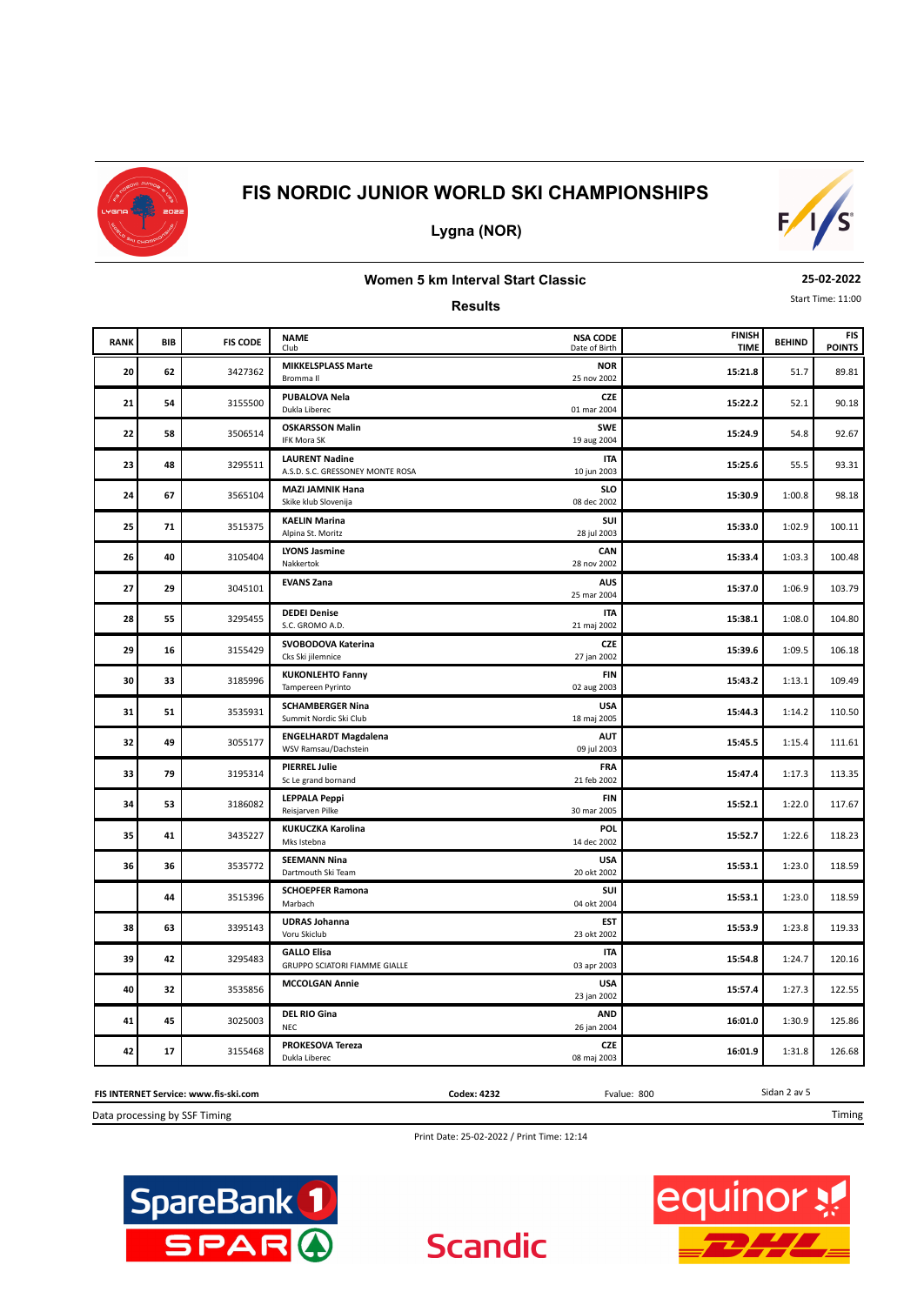



## **Lygna (NOR)**

### **Women 5 km Interval Start Classic**

#### **Results**

**25-02-2022**

Start Time: 11:00

| <b>RANK</b> | BIB | <b>FIS CODE</b> | <b>NSA CODE</b><br><b>NAME</b><br>Date of Birth<br>Club                                    | <b>FINISH</b><br><b>TIME</b> | <b>BEHIND</b> | <b>FIS</b><br><b>POINTS</b> |
|-------------|-----|-----------------|--------------------------------------------------------------------------------------------|------------------------------|---------------|-----------------------------|
| 43          | 56  | 3195367         | <b>PAGNIER Cloe</b><br>FRA<br>RISOUX CLUB CHAUX NEUVE<br>16 feb 2002                       | 16:02.2                      | 1:32.1        | 126.96                      |
| 44          | 25  | 3105423         | <b>CULLINAN Sarah</b><br>CAN<br>27 jan 2004<br><b>Big Thunder Nordic</b>                   | 16:04.3                      | 1:34.2        | 128.89                      |
| 45          | 60  | 3675127         | RAKISHEVA Aisha<br>05 maj 2002                                                             | <b>KAZ</b><br>16:06.8        | 1:36.7        | 131.19                      |
| 46          | 34  | 3565120         | <b>MALI Klara</b><br>Tsk Triglav kranj<br>28 dec 2002                                      | <b>SLO</b><br>16:11.4        | 1:41.3        | 135.42                      |
| 47          | 37  | 3435264         | <b>FUJAK Zuzanna</b><br>11 okt 2004<br>NKS Trojwies Beskodzka                              | POL<br>16:11.5               | 1:41.4        | 135.51                      |
| 48          | 69  | 3435234         | <b>KALETA Karolina</b><br>10 nov 2002<br>Lks Markam wisniowa osieczany                     | <b>POL</b><br>16:13.3        | 1:43.2        | 137.17                      |
| 49          | 11  | 3695104         | <b>NIKON Anastasiia</b><br><b>UKR</b><br>Sumy Regional Winter Sports Center<br>14 feb 2004 | 16:13.4                      | 1:43.3        | 137.26                      |
| 50          | 52  | 3305370         | <b>TOCHITANI Takane</b><br>Hokkaido Otoineppu Art Craft High<br>17 apr 2003                | <b>JPN</b><br>16:13.7        | 1:43.6        | 137.53                      |
| 51          | 47  | 3305398         | YAMAZAKI Yuka<br>liyama High School<br>14 aug 2004                                         | <b>JPN</b><br>16:19.1        | 1:49.0        | 142.50                      |
| 52          | 21  | 3045096         | <b>FORDHAM Rosie</b><br><b>AUS</b><br>07 maj 2002<br><b>NSWXC</b>                          | 16:20.2                      | 1:50.1        | 143.51                      |
| 53          | 43  | 3305347         | <b>HONDA Chika</b><br>14 mar 2002<br>Waseda Univ.                                          | <b>JPN</b><br>16:22.0        | 1:51.9        | 145.16                      |
| 54          | 61  | 3195335         | <b>FRA</b><br><b>VEYRE Maelle</b><br>23 nov 2002<br>Sc Montgenevre val claree              | 16:23.2                      | 1:53.1        | 146.27                      |
| 55          | 57  | 3195343         | <b>PIGNOT France</b><br>FRA<br>03 jun 2003<br>Sc Agy                                       | 16:25.3                      | 1:55.2        | 148.20                      |
| 56          | 22  | 3565129         | <b>MEDJA Lucija</b><br><b>TSK BLED</b><br>27 dec 2004                                      | <b>SLO</b><br>16:25.7        | 1:55.6        | 148.57                      |
| 57          | 6   | 3565128         | <b>JANEZIC Tia</b><br>TSK JUB Dol pri Ljubljani<br>12 jul 2004                             | <b>SLO</b><br>16:34.7        | 2:04.6        | 156.84                      |
| 58          | 23  | 3155430         | SIBRAVOVA Eliska<br>Dukla Liberec<br>26 apr 2002                                           | <b>CZE</b><br>16:36.5        | 2:06.4        | 158.50                      |
| 59          | 14  | 3105441         | CAN<br><b>AUDET Tory</b><br>Club Chelsea Nordig (Quebec)<br>21 sep 2005                    | 16:38.3                      | 2:08.2        | 160.15                      |
| 60          | 10  | 3435269         | <b>BUSKO Oliwia</b><br><b>MKS Halicz</b><br>02 jun 2003                                    | POL<br>16:39.5               | 2:09.4        | 161.25                      |
| 61          | 28  | 3705075         | SIVOKOVA Kristina<br>Lk Ski team jase latky<br>20 mar 2002                                 | <b>SVK</b><br>16:41.4        | 2:11.3        | 163.00                      |
| 62          | 13  | 3705077         | <b>KLEMENTOVA Marianna</b><br><b>KLNO</b><br>19 nov 2002                                   | <b>SVK</b><br>16:44.4        | 2:14.3        | 165.76                      |
| 63          | 15  | 3695099         | SAVINSKA Anastasiia<br><b>UKR</b><br>Kyiv Sport school no.15<br>06 feb 2002                | 16:48.6                      | 2:18.5        | 169.62                      |
| 64          | 31  | 3695101         | <b>UKR</b><br><b>SEHLIANYK Marianna</b><br>06 sep 2002                                     | 16:52.0                      | 2:21.9        | 172.75                      |
| 65          | 35  | 3305363         | NAKAJIMA Kaho<br>liyama High School<br>15 jun 2003                                         | <b>JPN</b><br>16:52.5        | 2:22.4        | 173.21                      |

#### **FIS INTERNET Service: www.fis-ski.com**

Data processing by SSF Timing

Print Date: 25-02-2022 / Print Time: 12:14

**Scandic** 

**Codex: 4232** Fvalue: 800





Sidan 3 av 5

Timing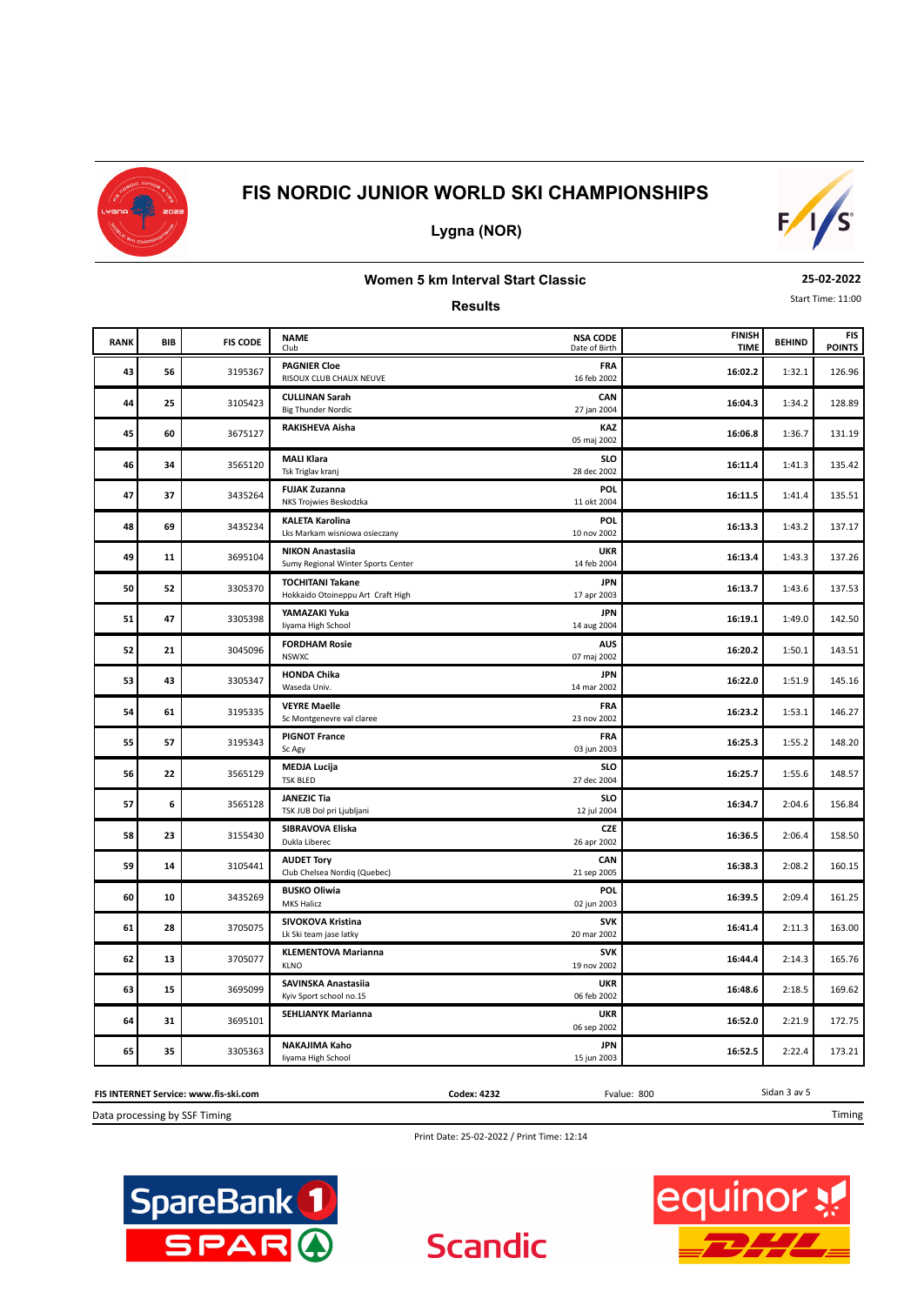



# **Lygna (NOR)**

### **Women 5 km Interval Start Classic**

**Results**

**25-02-2022**

Start Time: 11:00

| <b>RANK</b> | <b>BIB</b>               | <b>FIS CODE</b> | <b>NAME</b><br>Club                                                 | <b>NSA CODE</b><br>Date of Birth | <b>FINISH</b><br><b>TIME</b> | <b>BEHIND</b> | <b>FIS</b><br><b>POINTS</b> |
|-------------|--------------------------|-----------------|---------------------------------------------------------------------|----------------------------------|------------------------------|---------------|-----------------------------|
| 66          | 20                       | 3555104         | <b>VOLFA Estere</b><br>CPSS                                         | LAT<br>11 apr 2005               | 16:53.1                      | 2:23.0        | 173.76                      |
| 67          | 12                       | 3665137         | <b>PINCHUK Lizaveta</b>                                             | <b>BLR</b><br>06 jan 2003        | 16:53.6                      | 2:23.5        | 174.22                      |
| 68          | 26                       | 3665143         | <b>MACHAKHINA Hanna</b>                                             | <b>BLR</b><br>28 okt 2003        | 16:56.4                      | 2:26.3        | 176.79                      |
| 69          | 39                       | 3495138         | <b>MORENO RAMOS Marta</b><br>Caei                                   | <b>ESP</b><br>13 feb 2002        | 17:00.1                      | 2:30.0        | 180.20                      |
| 70          | 18                       | 3665135         | <b>KHARYTONCHYK Krystsina</b>                                       | <b>BLR</b><br>22 jul 2003        | 17:02.3                      | 2:32.2        | 182.22                      |
| 71          | 9                        | 3665152         | <b>BUINITSKAYA Alina</b><br><b>Belarus Cross-Country Federation</b> | <b>BLR</b><br>24 feb 2004        | 17:19.4                      | 2:49.3        | 197.94                      |
| 72          | 5                        | 3785053         | <b>SAVICKAITE Egle</b><br>Anyksciu KKSC, SK Viesulas                | LTU<br>05 nov 2004               | 17:34.7                      | 3:04.6        | 212.01                      |
| 73          | 4                        | 3785058         | <b>DAINYTE leva</b><br>Utenos DSC                                   | <b>LTU</b><br>24 feb 2005        | 17:43.0                      | 3:12.9        | 219.64                      |
| 74          | 24                       | 3675157         | <b>TOLMACHYOVA Yelizaveta</b>                                       | <b>KAZ</b><br>23 nov 2004        | 17:57.0                      | 3:26.9        | 232.51                      |
| 75          | 19                       | 3675152         | <b>GERACHSHENKO Mariya</b>                                          | KAZ<br>22 dec 2004               | 17:59.1                      | 3:29.0        | 234.44                      |
| 76          | $\overline{\phantom{a}}$ | 3535802         | <b>MURNANE Lily</b><br>Auburn Ski Club Associates inc               | <b>AUS</b><br>27 mar 2003        | 18:11.7                      | 3:41.6        | 246.03                      |
| 77          | 30                       | 3035012         | <b>DIAZ GONZALEZ Nahiara</b><br>CAC                                 | <b>ARG</b><br>25 jan 2004        | 18:14.0                      | 3:43.9        | 248.14                      |
| 78          | 27                       | 3035009         | <b>GROETZNER Agustina</b><br>Cab                                    | <b>ARG</b><br>02 okt 2003        | 18:15.1                      | 3:45.0        | 249.15                      |
| 79          | 3                        | 3695116         | <b>CHAMARA Mariia</b>                                               | <b>UKR</b><br>13 mar 2005        | 18:21.6                      | 3:51.5        | 255.13                      |
| 80          | 8                        | 3525061         | <b>DEMIR Dilan</b>                                                  | <b>TUR</b><br>13 nov 2002        | 19:17.0                      | 4:46.9        | 306.07                      |
| 81          | $\mathbf{1}$             | 3785057         | <b>BUCYTE Gabija</b><br>Utenos DSC                                  | <b>LTU</b><br>26 sep 2005        | 20:04.5                      | 5:34.4        | 349.74                      |
| 82          | $\overline{2}$           | 3785056         | <b>BUCYTE Emilija</b><br><b>Utenos DSC</b>                          | <b>LTU</b><br>26 sep 2005        | 20:15.1                      | 5:45.0        | 359.48                      |



Print Date: 25-02-2022 / Print Time: 12:14

**Scandic** 



**equinor**